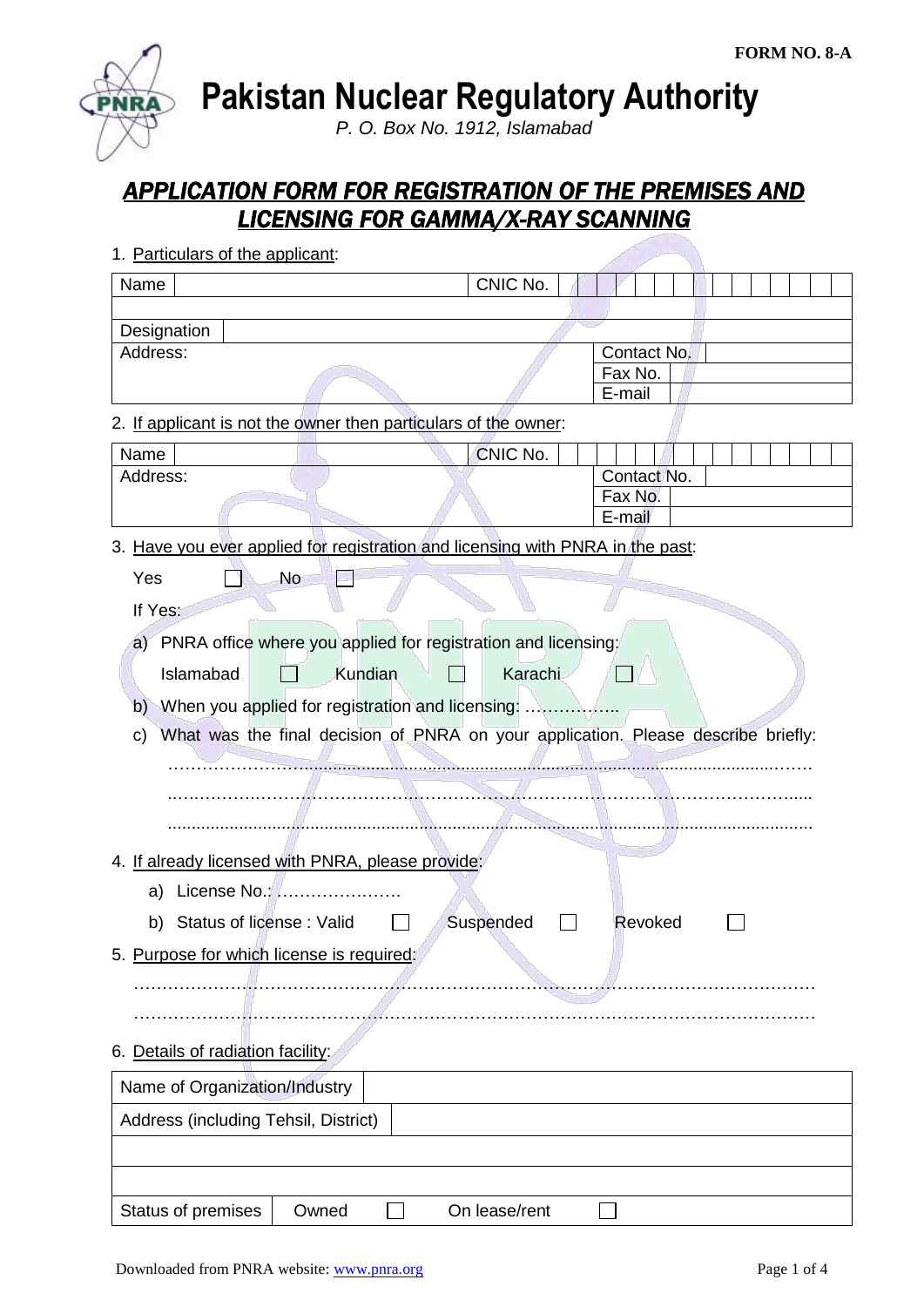### 7. Specifications of Radioactive Material/Radiation Generator:

## a) Radioactive Material

| Radionuclide(s) | Source  <br>ID. No. | Model<br>No. | Manufacturer Initial | Activity<br>with Date | Present<br>Activity<br>with Date | Country of<br>Origin | Physical<br>Form |
|-----------------|---------------------|--------------|----------------------|-----------------------|----------------------------------|----------------------|------------------|
|                 |                     |              |                      |                       |                                  |                      |                  |
|                 |                     |              |                      |                       |                                  |                      |                  |
|                 |                     |              |                      |                       |                                  |                      |                  |
|                 |                     |              |                      |                       |                                  |                      |                  |
|                 |                     |              |                      |                       |                                  |                      |                  |

### b) Radiation Generator

| Apparatus<br>Type | Sr./ID.No. | Model<br>No. | Manufacturer | Maximum<br>Voltage (kV) | Maximum<br>Current (mA) | Country of<br>Origin |
|-------------------|------------|--------------|--------------|-------------------------|-------------------------|----------------------|
|                   |            |              |              |                         |                         |                      |
|                   |            |              |              |                         |                         |                      |
|                   |            |              |              |                         |                         |                      |
|                   |            |              |              |                         |                         |                      |

8. Particulars of Radiation Protection Officer(s)/Radiation Worker(s) etc.:

| Name | Designation   CNIC No. | Age | Qualification | Experience/Training |
|------|------------------------|-----|---------------|---------------------|
|      |                        |     |               |                     |
|      |                        |     |               |                     |
|      |                        |     |               |                     |
|      |                        |     |               |                     |
|      |                        |     |               |                     |

9. Details of available Personal Protective Equipment (PPE):

………………………………………………………………………………………………………… …............................................................................................................................................

...............................................................................................................................................

# 10. Management of Disused Sealed Radioactive Sources (DSRS)/Radioactive Waste:

……………………………………………………………………………………………………….. …............................................................................................................................................

...............................................................................................................................................

- 11. Arrangements for safety and security of radioactive source(s):
	- ………………………………………………………………………………………………………... …............................................................................................................................................

...............................................................................................................................................

- 12. Arrangements for personal dose monitoring:
	- a) Type of Dosimeter (Film/TLD etc.): ....................................................................
	- b) Dosimetry Service Provider Name: ....................................................................
	- c) Frequency of Dosimeter Exchange for Dose Assessment: ................................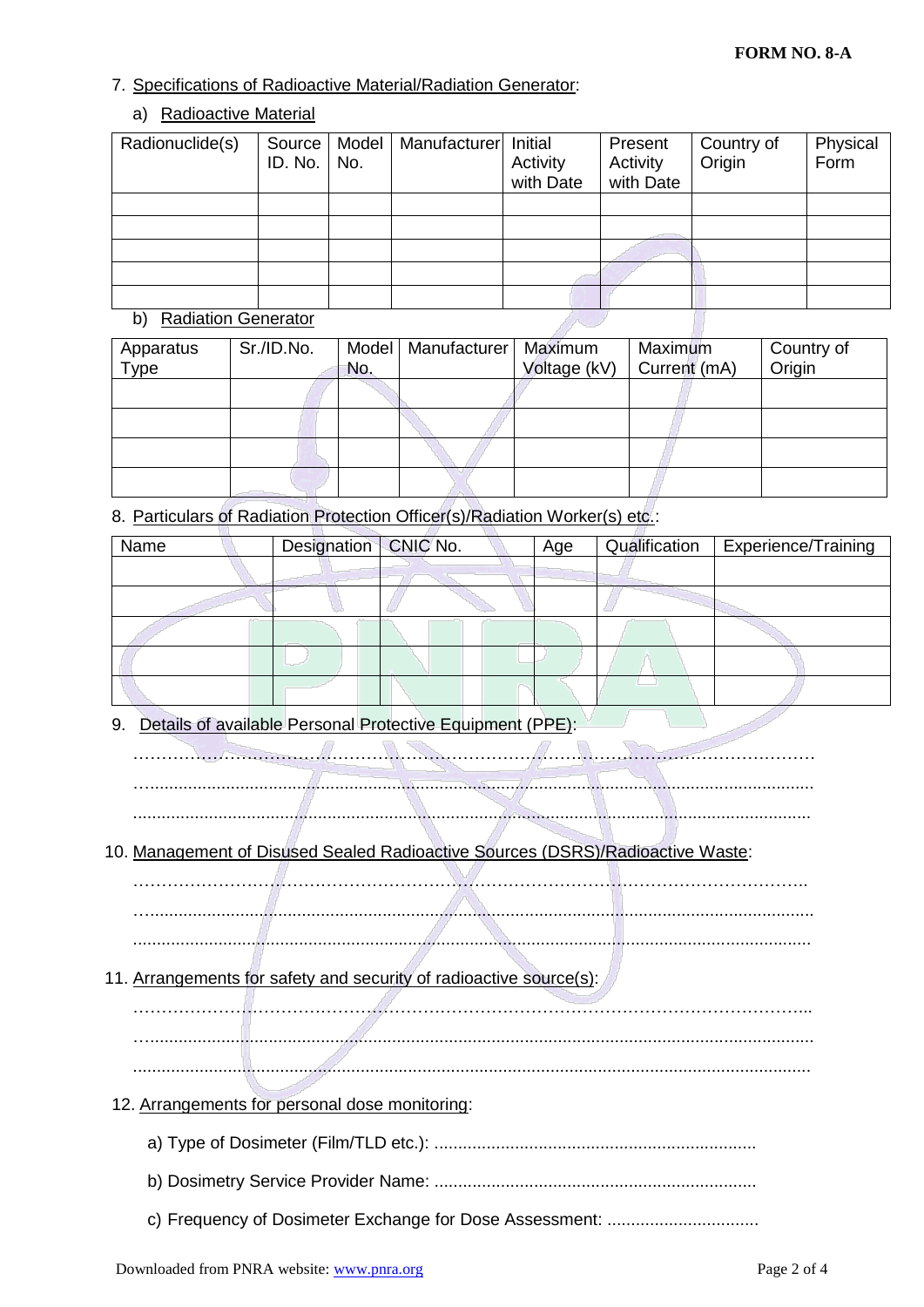#### 13. Radiation monitoring equipment:

| Type of<br>Instrument | Sr./ID.<br>No. | Model<br>No. | Manufacturer | Radiation<br>Detected | Energy &<br>Dose<br>Range | Purpose<br>οf<br>Monitoring | Date of<br>Calibration |
|-----------------------|----------------|--------------|--------------|-----------------------|---------------------------|-----------------------------|------------------------|
|                       |                |              |              |                       |                           |                             |                        |
|                       |                |              |              |                       |                           |                             |                        |
|                       |                |              |              |                       |                           |                             |                        |
|                       |                |              |              |                       |                           |                             |                        |

#### 14. License Fee Information:

a) License fee may be submitted via **Askari Bank** (All branches). The Askari bank challan may be obtained from respective Regional Directorate or may be downloaded from:<https://www.pnra.org/bankChalan.asp>

OR

b) License fee may be submitted via Pay Order/Bank Draft in favor of **"Director Finance PNRA, Islamabad".** In this case, please provide the following details:

I, hereby, affirm that all the particulars given above are correct to the best of my knowledge and belief and I undertake to abide by the provisions of PNRA Ordinance - 2001, Regulations for the Licensing of Radiation Facility (ies) other than Nuclear Installation(s) - PAK/908, all other applicable PNRA Regulations, imposed license conditions and directives issued by the Authority from time to time including any guidelines or amendments/revisions issued thereto.

| Signature of the Owner:                                                                                                                                                                                                                                                                                                                                             | Signature of the Applicant: <u>Community Community Signature</u> |                                              |  |
|---------------------------------------------------------------------------------------------------------------------------------------------------------------------------------------------------------------------------------------------------------------------------------------------------------------------------------------------------------------------|------------------------------------------------------------------|----------------------------------------------|--|
| Dated:                                                                                                                                                                                                                                                                                                                                                              | Dated:                                                           |                                              |  |
|                                                                                                                                                                                                                                                                                                                                                                     | Seal of Office: <u>contained</u>                                 |                                              |  |
| Please check the following documents are attached/submitted:                                                                                                                                                                                                                                                                                                        |                                                                  |                                              |  |
| i. Copy of CNIC of Applicant<br>ii. Copy of CNIC of Owner (if applicant is not the owner)<br>iii. Copy of CNIC(s) of all Radiation Worker(s)<br>iv. Copy of Ownership/Lease Documents<br>v. Experience/Training Certificate(s) of Radiation Worker(s)<br>vi. Pay Order/Bank Draft/Copy of Bank Challan<br><b>Cargo or Vehicle Scanners with Radioactive Sources</b> | Yes<br>Yes<br>Yes<br><b>Yes</b><br>Yes<br>Yes                    | <b>No</b><br>No.<br>No.<br>No.<br>No.<br>No. |  |
| Safety Analysis Report (SAR)<br>i.                                                                                                                                                                                                                                                                                                                                  | Yes                                                              | No.                                          |  |
| Radiation Protection Program (RPP)<br>ii.<br>iii. Radiation Emergency Plan (REP)<br>iv. Physical Protection Plan (PPP)<br>v. Quality Assurance Program (QAP)<br>vi. Initial Decommissioning Plan                                                                                                                                                                    | Yes<br>Yes<br>Yes<br><b>Yes</b><br>Yes                           | No.<br>No.<br>No.<br>No<br>No                |  |
|                                                                                                                                                                                                                                                                                                                                                                     |                                                                  |                                              |  |

Downloaded from PNRA website: [www.pnra.org](http://www.pnra.org/) Page 3 of 4